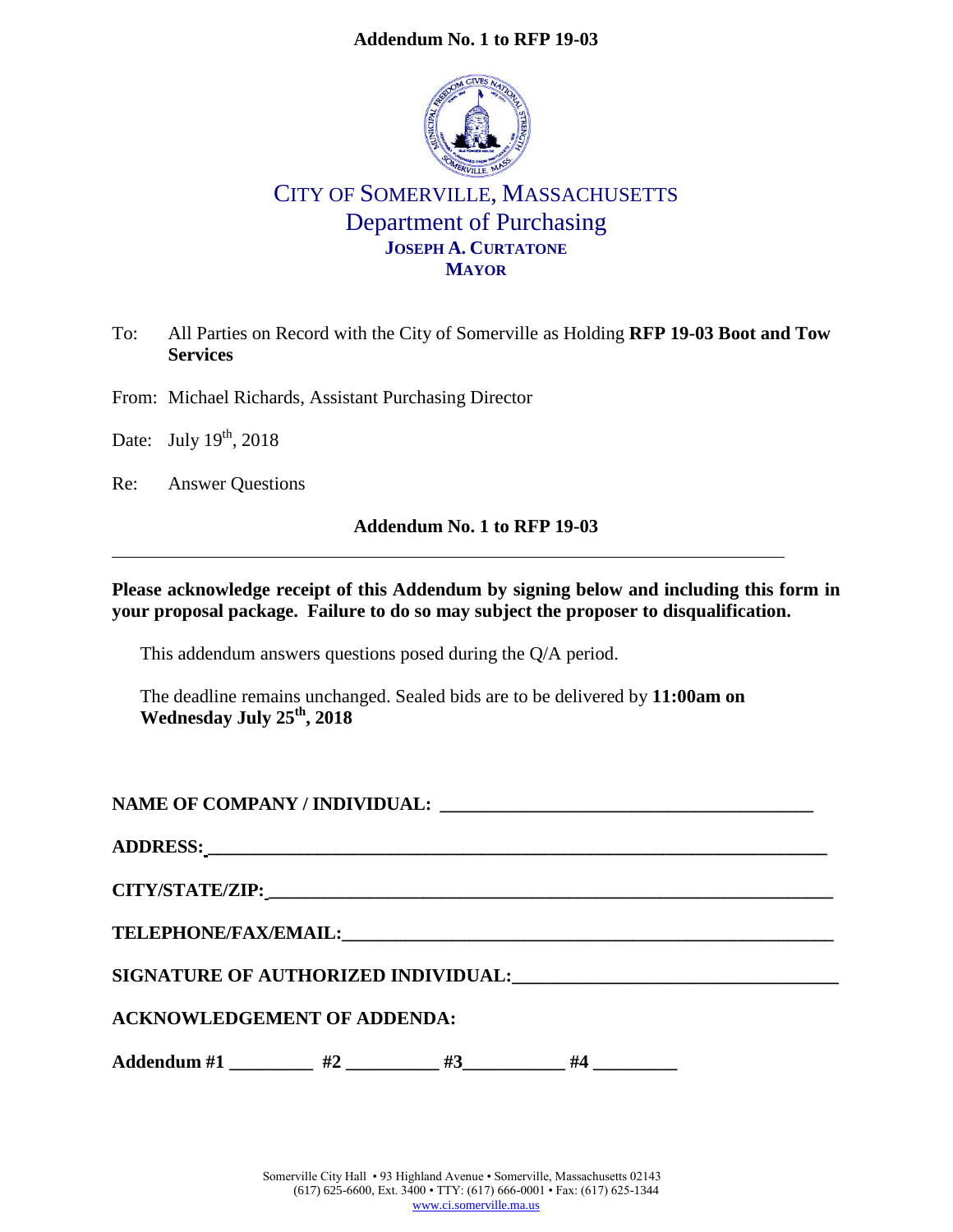# **Addendum No. 1 to RFP 19-03**

Q. Is there an error in the number of free tows represented in the RFP? In 2017 115 tows or service calls were performed at no charge on SPD vehicles and in 2018 there have been 67 free calls done Jan – July 1st.

A. Yes, the estimate for 'no charge' services calls should read as follows: "Vendor shall tow all immobilized City vehicles to the Police Garage or other location as directed by City Department at no charge. This service has averaged a minimum of *one-hundred twenty* tows per year."

Q. Do the relocates for DPW projects and street construction count toward this category or is it just the SPD vehicles?

A. Vehicles relocated as part of DPW or street construction projects will count toward this category.

Q. In June of 2017 the Massachusetts DPU raised the non-consensual tow rate in the State of MA to \$108.00 from \$90.00. This was after well over a decade and due to rising costs of operation. The RFP states that the maximum allowable charge is still \$90 is this in error and will it be amended to allow for the new maximum allowed?

A. Yes, the maximum allowable charge will mirror the DPU rates of a maximum of \$108.00. See attached DPU bulletin for reference and use the attached Price Form with your submission.

Q. The Massachusetts DPU also allows for a Fuel Surcharge which is released month by their guidelines based on the current cost of fuel. As of May  $31<sup>st</sup>$ , 2018 it was 1.5%. Will this charge be allowed as well?

A. Yes, but the total maximum fee is not to exceed \$108.00

Q. Please clarify the fee that will be paid to the City on all Cars towed and Claimed monthly? Also will this fee be a pass through or add on or paid out of the maximum allowable tow fee?

A. The fee paid to the City will be \$25 per vehicle towed. This will be a pass through fee and not added on the maximum allowable tow fee.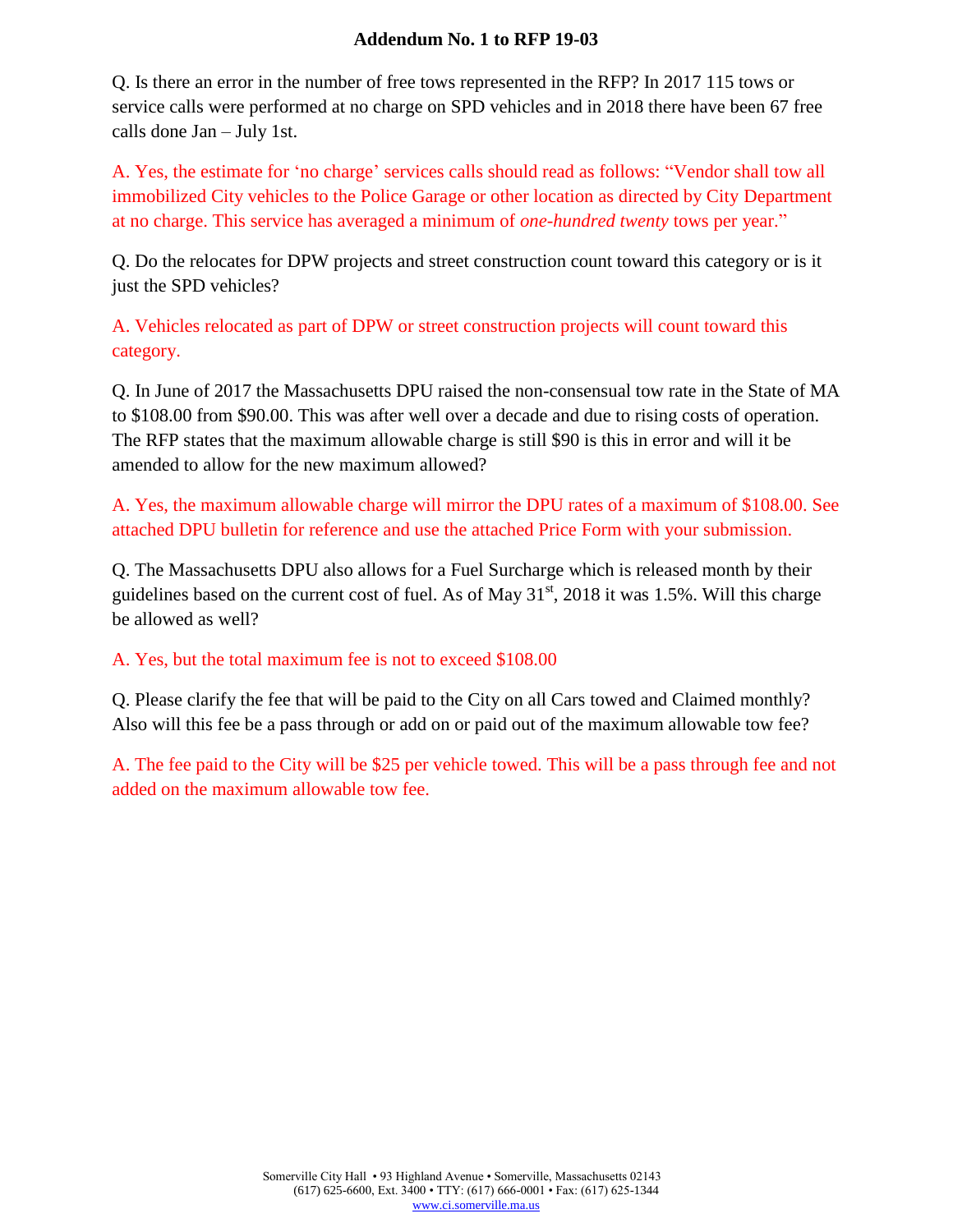# **[RFP #19-03](#page--1-0) SECTION 4.0 PRICING**

By signing this Price Form, the Proposer certifies the following bulleted statements and offers to supply and deliver the materials and services specified below in full accordance with the Contract Documents supplied by the City of Somerville entitled: **[Boot and Tow Services](#page--1-1)**

- The proposals will be received at the office of the Purchasing Director, Somerville City Hall, 93 Highland Avenue, Somerville, MA 02143 no later than **7/25/2018 [by 11AM EST](#page--1-2)**
- If the **awarded** vendor is a Corporation a "Certificate of Good Standing" (produced by the Mass. Sec. of State) must be furnished with the resulting contract (see Section 3.0.)
- **Awarded Vendor** must comply with Living Wage requirements (see Section 3.0; only for services)
- **Awarded Vendor** must comply with insurance requirements as stated in Section 3.0.
- The Purchasing Director reserves the right to accept or reject any or all proposals and/or to waive any informalities if in her/his sole judgment it is deemed to be in the best interest of the City of Somerville.
- The following prices shall include delivery, the cost of fuel, the cost of labor, and all other charges.
- This form to be enclosed in sealed proposal package.

# **Please provide Unit Price for the following and include any additional fees not listed:**

| <b>ITEM</b><br>(Price per item, each)                            | Year 1<br>$8/15/2018$ -<br>8/14/2019 | Year 2<br>$8/15/2019$ -<br>8/14/2020 | Year 3<br>$8/15/2020$ -<br>8/14/2021 |
|------------------------------------------------------------------|--------------------------------------|--------------------------------------|--------------------------------------|
| Towing (Current DTE maximum for towing is \$108.00)<br>per car)  |                                      |                                      |                                      |
| Storage (Current DTE maximum for storage is \$35.00)<br>per day) |                                      |                                      |                                      |
| <b>Boot</b>                                                      |                                      |                                      |                                      |

| <b>Name of Company/Individual:</b>                             |  |  |               |  |       |    |       |    |                                                                                                                                      |  |
|----------------------------------------------------------------|--|--|---------------|--|-------|----|-------|----|--------------------------------------------------------------------------------------------------------------------------------------|--|
| <b>Address, City, State, Zip:</b>                              |  |  |               |  |       |    |       |    |                                                                                                                                      |  |
| $Tel \#$                                                       |  |  | <b>Email:</b> |  |       |    |       |    |                                                                                                                                      |  |
| <b>Signature of Authorized</b><br><b>Individual</b>            |  |  |               |  |       |    |       |    |                                                                                                                                      |  |
|                                                                |  |  |               |  |       |    |       |    | Please acknowledge receipt of any and all Addenda (if applicable) by signing below and including this form in your proposal package. |  |
| Failure to do so may subject the proposer to disqualification. |  |  |               |  |       |    |       |    |                                                                                                                                      |  |
| <b>ACKNOWLEDGEMENT OF ADDENDA:</b>                             |  |  |               |  |       |    |       |    |                                                                                                                                      |  |
| Addendum #1 ____ #2 ____ #3 ___ #4 ___ #5                      |  |  |               |  | $\#6$ | #7 | $\#8$ | #9 | #10                                                                                                                                  |  |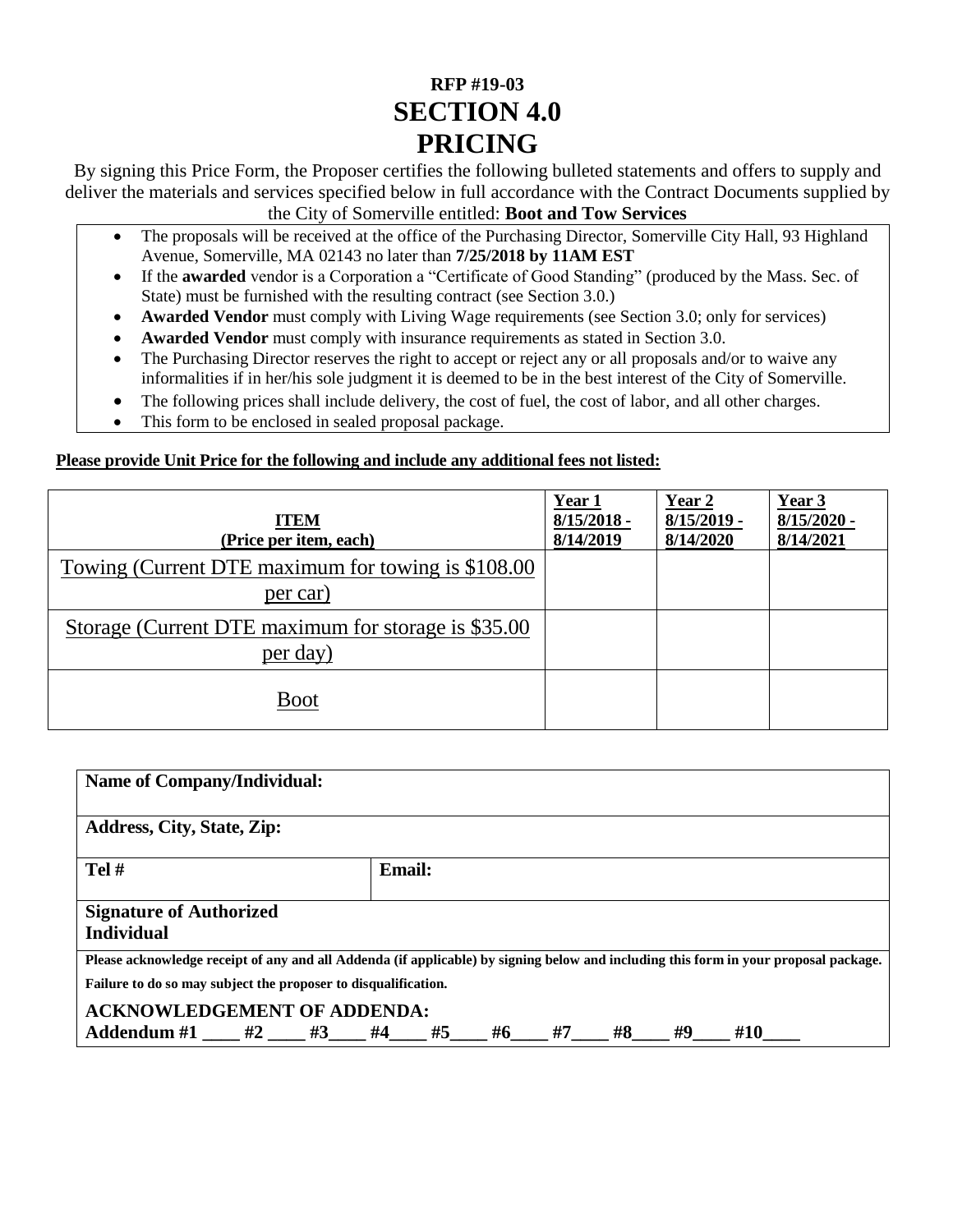D.P.U. 13-124-A Attachment A

### 220 CMR: DEPARTMENT OF PUBLIC UTILITIES

#### 220 CMR 272.00: RATES FOR THE TOWING OF MOTOR VEHICLES

Section

272.01: Definitions

272.02: Scope

- 272.03: Maximum Charges for Passenger Automobiles, Motorcycles, Motor Bikes or Motor Scooters
- 272.04: Maximum Charges for Commercial Motor Vehicles
- 272.05: Fuel Price Surcharge

#### 272.01: Definitions

Commercial Motor Vehicle. A motor vehicle or combination of motor vehicles used to transport passengers or property. This shall include:

(a) a bus or van used in commerce, having the manufacturer's rated seating capacity of at least nine passengers and a driver;

(b) a truck used to transport property; or

(c) any other vehicle which may display a plate other than a passenger or motorcycle plate.

Fuel-burning Operations. The services included in the basic tow rate, rate for tows in excess of five miles or the charges otherwise established in sections 220 CMR 272.03(1) through (4).

Passenger Automobile. A motor vehicle capable of transporting not more than eight passengers and a driver displaying a passenger or motorcycle plate.

Recovery. Wrecker working, winching, Waiting Time, clean up time and the provisions of special equipment needed to place a disabled motor vehicle in position to be towed.

Service Vehicle. The vehicle used to tow or transport the disabled vehicle.

Service or Waiting Time. Elapsed time the Service Vehicle is waiting to provide service at the scene, winching or utilizing Service Vehicle equipped industry standard tools or equipment.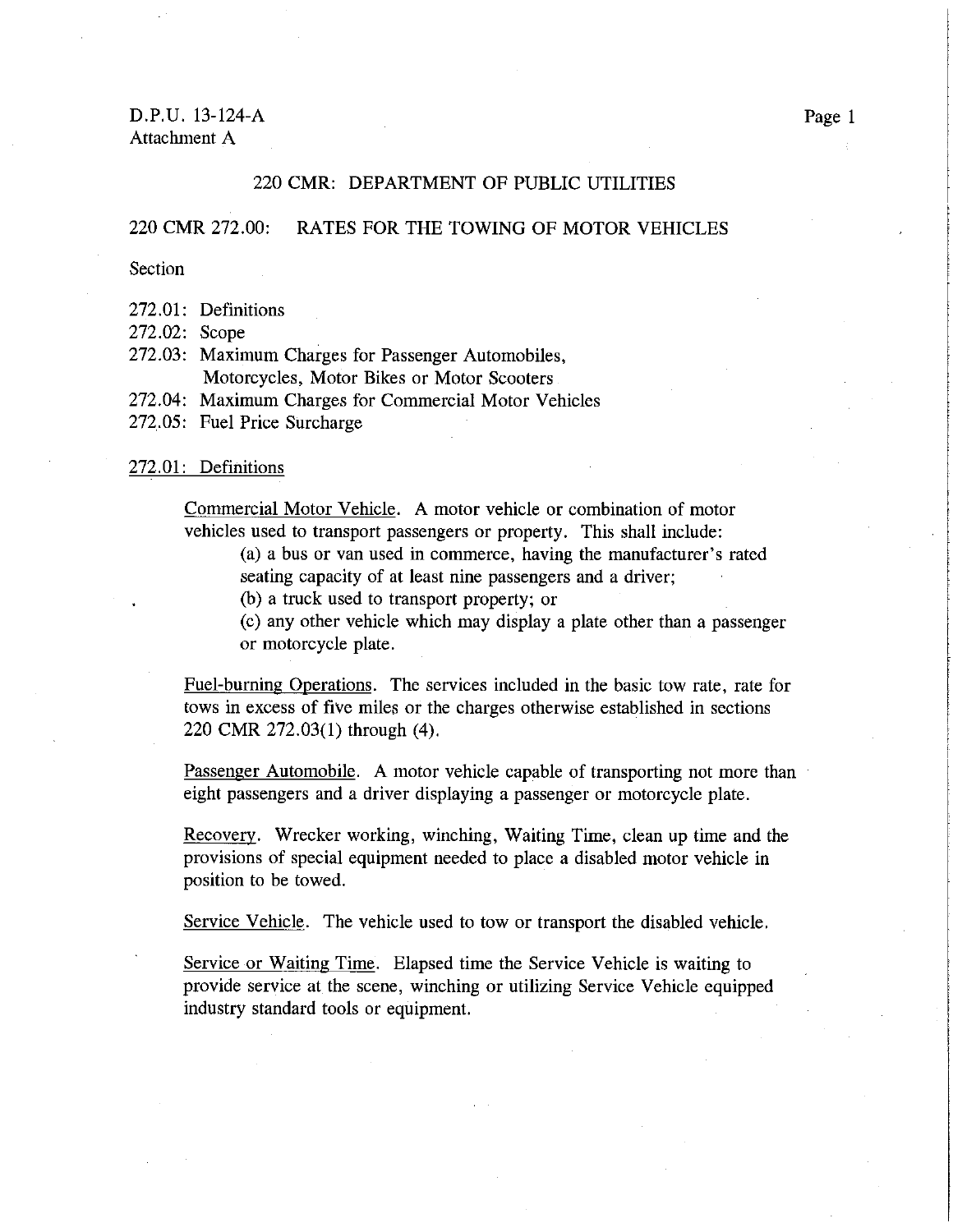# D.P.U. 13-124-A Attachment A

#### 220 CMR: DEPARTMENT OF PUBLIC UTILITIES

#### 272.02: Scope

The maximum charges established in 220 CMR 272.00 shall only apply to the towing and transportation of motor vehicles when said transportation is ordered by the police or other public authority pursuant to M.G.L. c. 159B, § 6B or for trespass pursuant to M.G.L. c. 266, § 120D. Rates stated in 220 CMR 272.00 shall not apply to towing which results from a call made by a police officer or other public employee at the request of the owner/operator to transport the vehicle to a location other than the carrier's garage.

If, at the scene, the owner/operator requests that the vehicle be transported to a location other than the carrier's garage, the maximum tow rate may not apply.

272.03: Maximum Charges for Passenger Automobiles, Motorcycles, Motor Bikes or **Motor Scooters** 

 $(1)$ For all Passenger Automobiles, motorcycles, motor bikes, motor scooters and all vehicles capable of being transported by crane and dolly or on a ramp truck, the maximum charge for towing up to five miles shall not exceed \$108.00 per vehicle towed regardless of day of week or time of day; provided however that, the maximum charge shall include one hour of Service or Waiting Time. The Service or Waiting Time shall be computed from the time of arrival at the scene.

 $(2)$ If Service or Waiting Time exceeds one hour, a \$42.00 per half-hour charge may be assessed for each vehicle towed when the additional time is necessary to remove the disabled vehicle or if requested by the police or other public authority; provided however that this charge shall not apply to trespass tows or snow removal tows. The starting and ending time shall be recorded on the tow slip at time of service for 220 CMR 272.03(2) to be applicable.

 $(3)$ If an additional Service Vehicle or Vehicles is required, the maximum additional Service Vehicle charge shall not exceed \$108.00 per additional Service Vehicle; provided however that this charge shall not apply to trespass tows or snow removal tows. The starting and ending time shall be recorded on the tow slip at the time of service for 220 CMR 272.03(3) to be applicable. Time shall be computed from the time the Service Vehicle is dispatched until it returns to the carrier's garage or is back in service.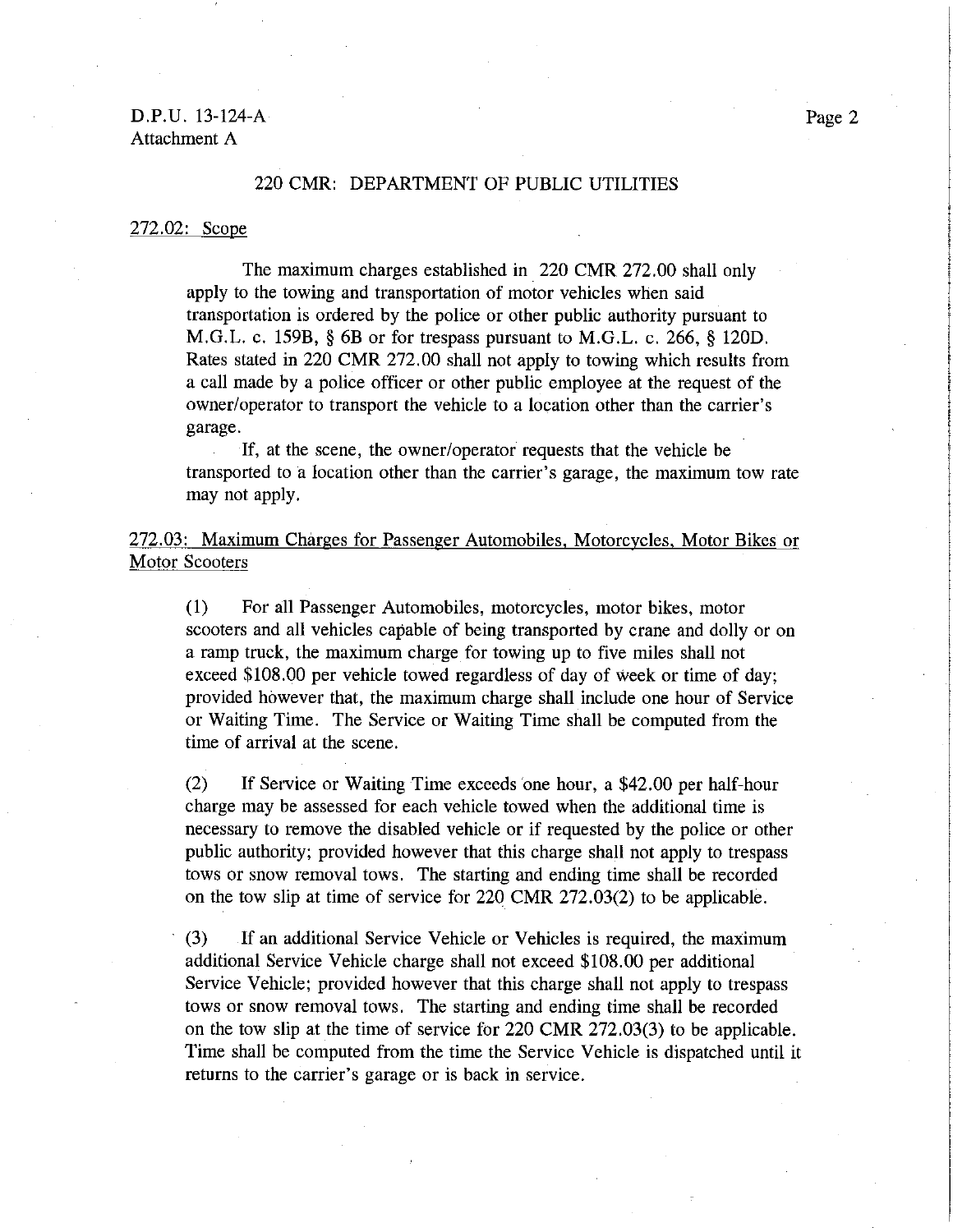## 220 CMR: DEPARTMENT OF PUBLIC UTILITIES

 $(4)$ For miles towed in excess of five miles, a surcharge of \$3.60 per mile for each mile over the five miles may be assessed.

When additional labor is required and supplied because it is necessary  $(5)$ to remove the disabled vehicle from the scene or is required by the police or other public authority, a maximum rate of \$38.40 per man hour, or any fraction thereof, shall apply. The additional labor shall be computed from the time of leaving the carrier's garage until return to the garage. A minimum charge of one hour may be assessed when additional labor is supplied under 220 CMR 272.03(5).

 $(6)$ If the carrier has to employ any extraordinary or additional services outside of its capabilities, including but not limited to, renting cranes, renting bulldozers, employing specialized labor, or utilizing services to handle hazardous material or dangerous goods (HAZMAT), the maximum charge shall not exceed the amount of such extraordinary or additional services.

When determining fractions of mileage under 220 CMR 272.03(1) and  $(7)$  $(4)$ , omit fractions of less than  $5/10$  and increase fractions of  $5/10$  or more to the next whole figure.

 $(8)$ Mileage shall be based on round trip mileage from the carrier's garage to return thereto. If the Service Vehicle is dispatched from a location other than the carrier's garage, the one-way mileage may be doubled. The carrier shall establish the mileage from the Service Vehicle odometer and shall include the odometer readings on the tow slip.

When more than one vehicle is transported on a Service Vehicle  $(9)$ between municipalities and a mileage charge would result in a charge greater than five miles, the mileage charge shall be computed according to a commercial global positioning system (GPS) tracking application and then doubled to arrive at the round trip mileage.

 $(10)$ The owner/operator shall be responsible for all toll charges.

#### 272.04: Maximum Charges for Commercial Motor Vehicles

 $(1)$ For all Commercial Motor Vehicles, the maximum charge for towing up to five miles shall not exceed \$108.00 per tow regardless of day of week or time of day.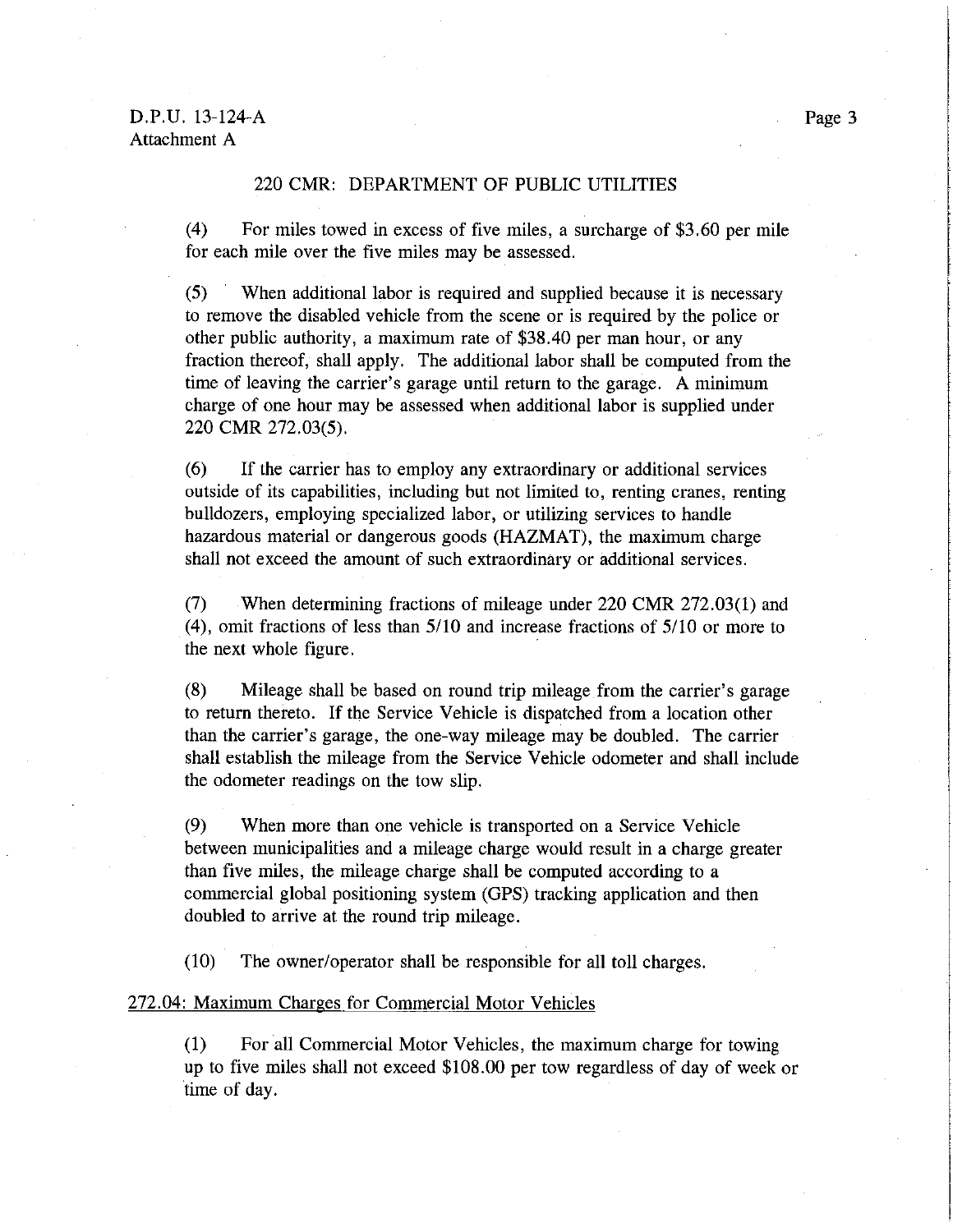# 220 CMR: DEPARTMENT OF PUBLIC UTILITIES

 $(2)$ For services necessary to the Recovery of a disabled Commercial Motor Vehicle, the carrier shall establish the charges.

 $(3)$ For miles towed in excess of five miles, a surcharge of \$5.40 per mile for each mile over the five miles may be assessed.

 $(4)$ When determining fractions of mileage under 220 CMR 272.04(1) and  $(3)$ , omit fractions of less than  $5/10$  and increase fractions of  $5/10$  or more to the next whole figure.

 $(5)$ Mileage shall be based on round trip mileage from the carrier's garage to return thereto. If the Service Vehicle is dispatched from a location other than the carrier's garage, the one-way mileage may be doubled. The carrier shall establish the mileage from the Service Vehicle odometer and shall include the odometer readings on the tow slip.

 $(6)$ The owner/operator shall be responsible for all toll charges.

272.05: Fuel Price Surcharge

 $(1)$ When the average cost of diesel fuel in New England exceeds \$2.622 per gallon, the Department shall authorize a fuel surcharge under 220 CMR 272.00. The Department shall calculate the fuel surcharge as a factor that may be multiplied by the sum of those applicable rates and charges relating to Fuel-burning Operations of the Service Vehicles.

 $(2)$ The Department shall obtain the retail on-highway price per gallon of diesel fuel for New England as reported by the Energy Information Administration of the U.S. Department of Energy on its website, www.eia.doe.gov, for the first three Mondays of each month (Retail Prices).

 $(3)$ The Department shall calculate the average cost of diesel fuel by taking the average of the Retail Prices as determined in 220 CMR 272.05(Average Cost).

 $(4)$ To determine the appropriate fuel surcharge factor, the Department shall divide the Average Cost by \$2.622 to produce a multiplication factor (Fuel Multiplication Factor or FMF). The Fuel Multiplication Factor is then multiplied by \$7.32, the embedded cost of fuel in the basic tow rate, to arrive at the current fuel cost per basic tow (Current Fuel Cost). The Current Fuel Cost is then divided by the fuel-adjusted basic tow revenue requirement, which